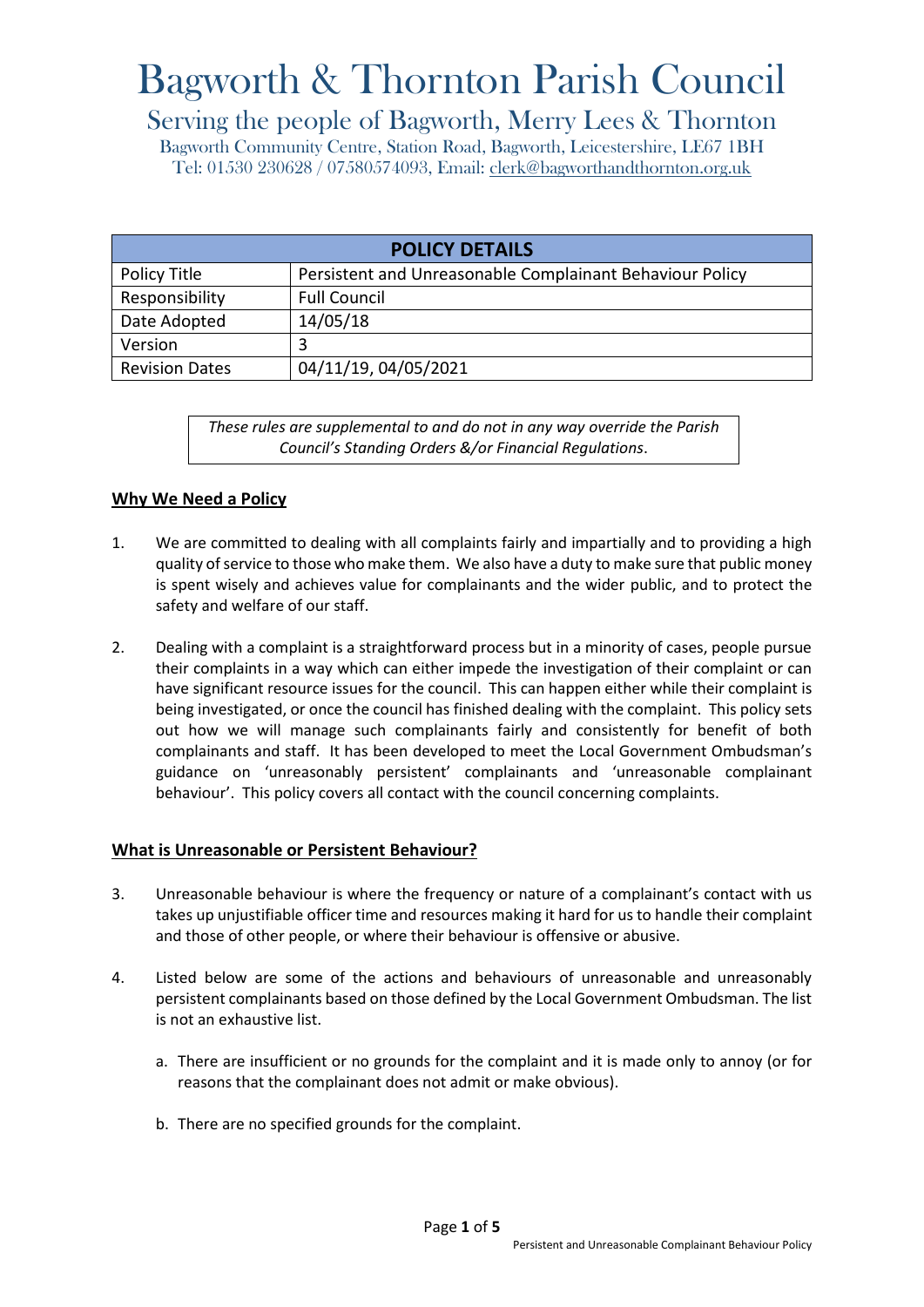- c. The complainant refuses to co-operate with the complaints investigation process while still wishing their complaint to be resolved.
- d. The complaint is about issues not within the power of the Parish Council to investigate, change or influence (examples could be a complaint about a private car park, or something that is the responsibility of another organisation) and where the complainant refuses to accept this.
- e. The complainant insists on the complaint being dealt with in ways which are incompatible with the complaints' procedure or with good practice (insisting, for instance, that there must not be any written record of the complaint or insisting the complaint is only dealt with by the Chair).
- f. There appears to be groundless complaints about the staff or Councillors dealing with the complaints, and an attempt to have them dismissed or replaced.
- g. Using bullying, physical or psychological threats as a means to gain leverage.
- h. There is an unreasonable number of contacts with the Parish Council, by any means, in relation to a specific complaint or complaints.
- i. There are persistent and unreasonable demands or expectations of staff and/or the complaints process after the unreasonableness has been explained to the complainant (an example of this could be a complainant who insists on immediate responses to numerous, frequent and /or complex letters, faxes, telephone calls, texts, emails etc).
- j. Attempts to harass, verbally abuse or otherwise seek to intimidate staff or Councillors dealing with their complaint by use of foul or inappropriate language or by the use of offensive or discriminatory language.
- k. Subsidiary or new issues are raised whilst a complaint is being addressed that were not part of the complaint at the start of the complaint process.
- l. Trivial or irrelevant new information is introduced whilst the complaint is being investigated and an expectation that this to be taken into account and commented on.
- m. There is a change to the substance or basis of the complaint without reasonable justification whilst the complaint is being addressed.
- n. The complainant denies statements he or she made at an earlier stage in the complaint process.
- o. The complainant electronically records meetings and conversations without the prior knowledge and consent of others involved.
- p. The complaint is the subject of an excessively "scattergun" approach; for instance, the complaint is not only submitted to the council, but at the same time to a Member of Parliament, other councils, elected councillors of this and other councils, the councils independent auditor, the Monitoring Officer or Standards Committee, the police, solicitors, and/or the Local Government Ombudsman.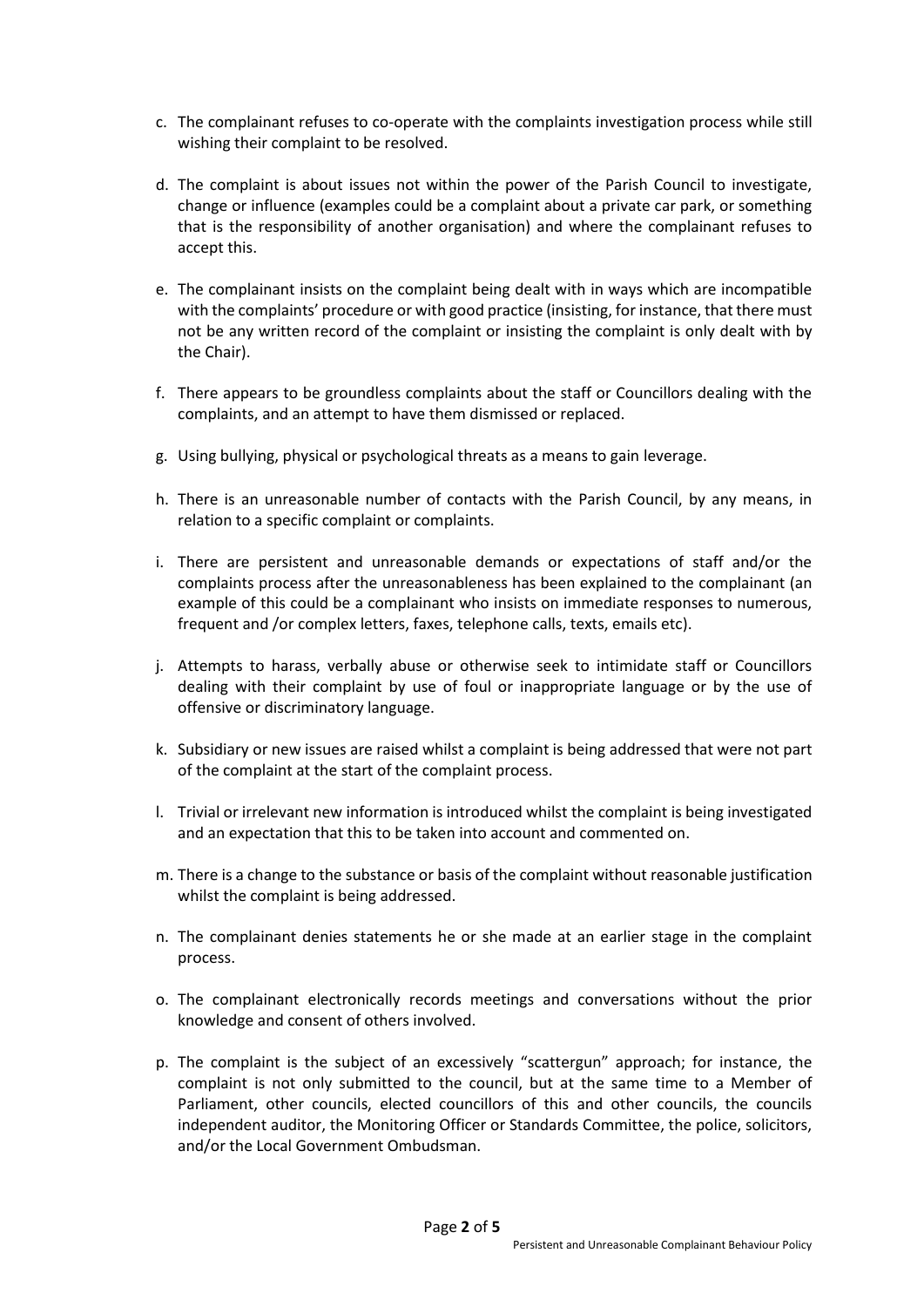- q. The complainant refuses to accept the outcome of the complaint process after its conclusion, repeatedly arguing the point, complaining about the outcome, and/or denying that an adequate response has been given.
- r. The same complaint is made repeatedly, perhaps with minor differences, after the complaints' procedure has been concluded and where the complainant insists that the minor differences made these 'new' complaints which should be put through the full complaints' procedure.
- s. The complaint remains "active" through the complainant persisting in seeking an outcome which we have explained is unrealistic for legal, policy or other valid reasons.
- t. Documented evidence is not accepted as factual by the complainant.
- u. The complaint relates to an issue based on a historic and irreversible decision or incident.
- v. The complaint combines some or all of these features.

#### **Procedure**

- 5. In the first instance the Clerk investigating the complaint will consult with the Chair, or the Vice Chair in their absence, prior to issuing a warning to the complainant. The Clerk will contact the complainant either in writing or by email to explain why this behaviour is causing concern and ask them to change this behaviour. The Clerk will explain the actions that the Parish Council may take if the behaviour does not change. A copy of this policy should also be forwarded to the complainant.
- 6. If the disruptive behaviour continues, the Clerk will issue a letter or email to the complainant advising them that the way in which they will be allowed to contact the Parish Council in future will be restricted. The Clerk will inform the complainant in writing of what procedures have been put in place and for what period, either in this letter or a subsequent letter. The Clerk can consult with the Monitoring Officer or the Parish Council's legal adviser if they so wish.
- 7. Any restriction that is imposed on the complainant's contact with the Parish Council will be appropriate and proportionate, and the complainant will be advised of the period of time the restriction will be in place for. In most cases restrictions will apply for between three and six months but in exceptional cases may be extended. In such cases the restrictions would be reviewed on a quarterly basis.

#### **Imposing Restrictions**

- 8. Restrictions will be tailored to deal with the individual circumstances of the complainant and may include:
	- a. Banning the complainant from making contact by telephone except through a third party e.g. solicitor/councillor/friend acting on their behalf.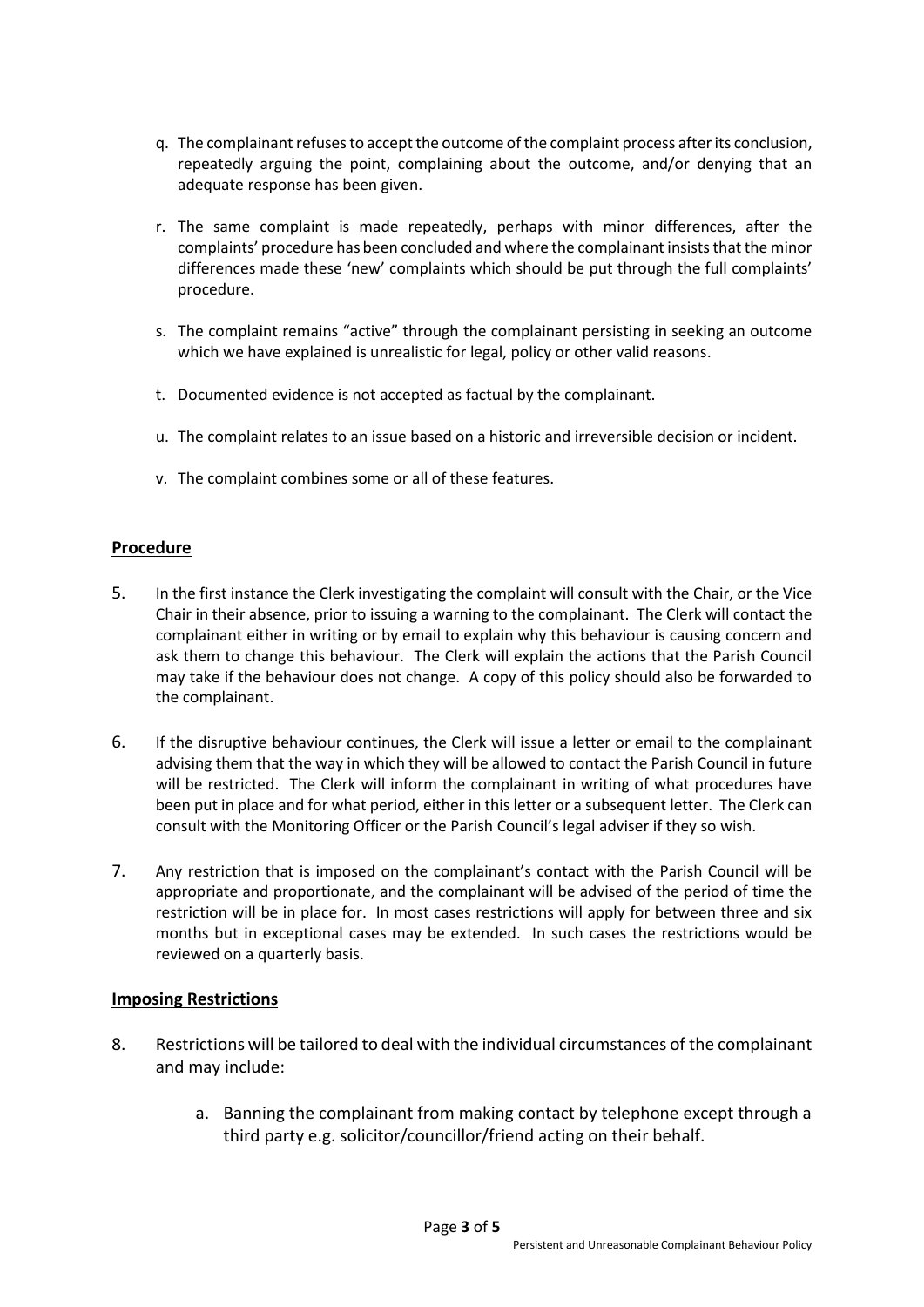- b. Banning the complainant from sending emails to individual Councillors and/or all council officers and insisting they only correspond by letter.
- c. Requiring contact to take place with the Clerk only.
- d. Restricting telephone calls to specified days/times/duration.
- e. Requiring any personal contact to take place in the presence of an appropriate witness.
- f. Letting the complainant know that the Parish Council will not reply to or acknowledge any further contact from them on the specific topic of that complaint (in this case, a designed member of staff will be identified who will read future correspondence).
- g. Informing the complainant that any further complaints from him or her will only be considered if the Clerk agrees that it warrants investigation.
- 9. When the decision has been taken to apply this policy to a complainant, the Clerk will contact the complainant in writing to explain;
	- a. Why the Parish Council has taken the decision.
	- b. What action the Parish Council is taking,
	- c. The duration of that action.
	- d. The review process of this policy, and the right of the complainant to contact the Monitoring Officer about the fact that their complaint has been treated as a vexatious/persistent complaint.
- 10. Where a complainant continues to behave in a way which is unacceptable, the Clerk may decide to refuse all contact with the complainant and stop any investigation into his or her complaint.
- 11. Where the behaviour is so extreme, or it threatens the immediate safety and welfare of staff or Councillors, the Parish Council will consider other options, for example reporting the matter to the police or taking legal action. In such cases, the Parish Council may not give the complainant prior waring of that action.

# **New Complaints**

12. New complaints from people who have come under this policy will be treated on their merits. The Clerk will decide whether any restrictions which have been applied before are still appropriate and necessary in relation to the new complaint. The Parish Council does not support a "blanket policy" of ignoring genuine service requests or complaints where they are founded.